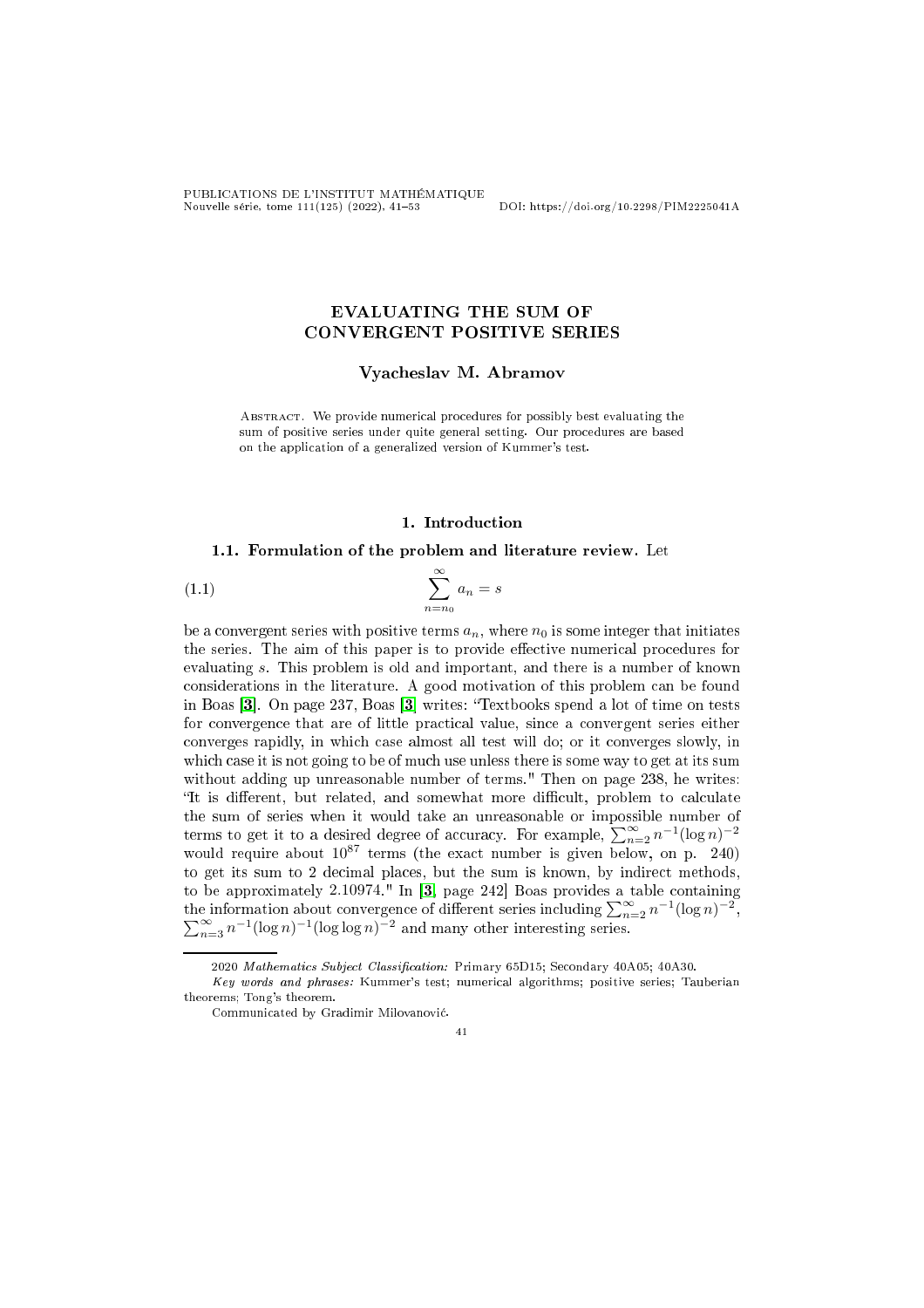There are different ways of approaching this problem in the literature. Let  $f(x)$  be a continuous, positive and decreasing function, and  $f(n) = a_n$ . Denote  $R_n = \sum_{k=n}^{\infty} a_n$ . Then  $\int_{n+1}^{\infty} f(x) \leq R_n \leq \int_n^{\infty} f(x)$ . Morley [21] showed that if  $f(x)$ is also onvex, then

$$
\int_{n}^{\infty} f(x)dx - \frac{1}{2}f(n) \le R_n \le \int_{n}^{\infty} f(x)dx - \frac{1}{2}f(n+1).
$$

Under the same assumption, this result was further sharpened by Nelsen  $[22]$  to the following estimate

$$
\frac{1}{2}f(n+1) + \int_{n+1}^{\infty} f(x) \le R_n \le \int_{n+1/2}^{\infty} f(x) dx.
$$

If  $f(x)$  is smooth, Boas [\[3,](#page-11-0) pages 238, 239] derives the simple inequality that follows directly from the Euler-Maclaurin formula and the second mean-value theorem:

$$
\int_{n+1/2}^{\infty} f(x) dx + \frac{1}{8} f'(n + \frac{1}{2}) < R_n < \int_{n+1/2}^{\infty} f(x) dx,
$$

supporting it with many examples. Braden  $[6]$  has built error bounding pair for a series considering three different tests such as integral test, limit comparison test and ratio test. That error bounding pair enables us to evaluate the total number of terms in the partial sum of the series in order to reach the necessary accuracy.

The solution of ten challenging problems of numerical analysis that include series summation as a part has been provided in  $[4]$ . The approach in that book on
erns all ma jor te
hniques of the modern numeri
al analysis that in
ludes matrix omputation, iterative linear methods, limit extrapolation and onvergen
e acceleration, numerical quadrature, contour integration, discretization of PDEs, global optimization, Monte Carlo and evolutionary algorithms, error ontrol, interval and high-pre
ision arithmeti
, and many more. The problems related to series summation can be found in  $[4,$  Appendix A titled *Convergence Acceleration* and in [\[4,](#page-11-2) Section 3] titled *How Far Away Is Infinity?* Specifically in [4, Section 3], the author of the section, Jörg Waldvogel, finds the  $\ell^2$ -norm of the infinite matrix A, the entries of which are  $a_{1,1} = 1$ ,  $a_{1,2} = 1/2$ ,  $a_{2,1} = 1/3$ ,  $a_{1,3} = 1/4$ ,  $a_{2,2} = 1/5$ ,  $a_{3,1} = 1/6$ , and so on. The suggested methods include the analytic transform of the function of complex variable and its contour integration in order to find the required limit of the partial sums sequen
e for the series arising there.

Note that the appearance of  $[4]$  was an accepted challenge on the announcement of Trefethen in SIAM News [25], who formulated ten easy-to-state but hard-to-solve problems on numerical analysis (see also the reviews of Bailey [2] and Borwein [5] for the additional comments). So,  $[4]$  is a problem-oriented book, the methods of which can be extended to wider classes of problems keeping the accuracy and computational speed (see  $[12]$ ). Concerning the convergent positive series, this means that the methods of  $[4]$  are applicable for some classes of slowly convergent series, and the limits of partial sums of those series an also be found for them.

During last years, new methods of summation of slowly onvergent series have been developed in a number of papers of Milovanović [\[15](#page-11-6)-20] and Gautschi and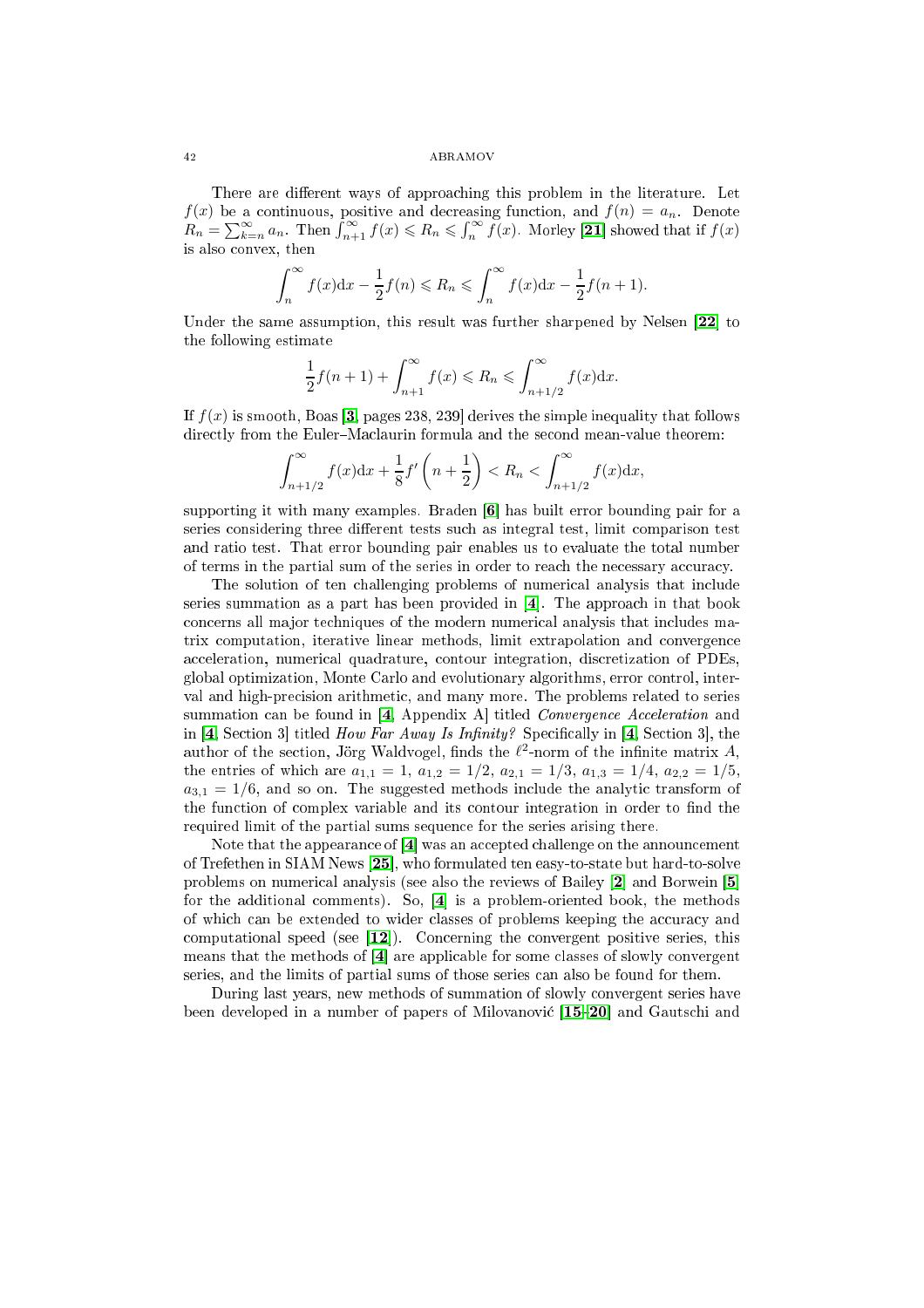Milovanović [8]. In particular, in the most recent paper [20] Milovanović used the soalled summation/integration method based on transformation of the series to weighted integrals and onstru
tion of the quadrature formulas of Gaussian type for those integrals with respe
t to the weight fun
tions ontained in the onstru
tion of the weighted integrals. The mentioned paper  $[20]$  also provides a review of the known methods for summation of slowly onvergent series developed re
ently.

1.2. Motivation. The methods suggested in  $[3,6,21,22]$  $[3,6,21,22]$  $[3,6,21,22]$  $[3,6,21,22]$ , cannot be successful in many cases, when the analytical derivation of  $\int_{n}^{\infty} f(x) dx$  is hard or impossible. Even in the cases when the analytical derivation of  $\int_{n}^{\infty} f(x) dx$  is possible but has a complex expression, the problem of finding  $n$  in order to reach the necessary accuracy can be very challenging (e.g. see the discussion in  $[3, \text{ page } 240]$  $[3, \text{ page } 240]$ ). As well, the methods of  $\mathbf{a}$  or  $\mathbf{a}$  or  $\mathbf{a}$  can be successful in a limited number of cases, for which it is possible to evaluate the limit of the sequen
e of partial sums of a series by using the spe
ial transforms and analyti te
hniques of omplex analysis developed there.

In the present paper, we estimate the sum  $s$  for quite general classes of convergent series. The terms  $a_n$  in [\(1.1\)](#page-0-0) may have a very complex form that will make impossible to use any analytic transform available in  $[4]$  or  $[20]$  to find the limit. For instance,  $a_n$  can be derived from an inhomogeneous infinite system of functional or differential equations that often appears in applied areas of probability and mathemati
al analysis. The method of the present paper works in a quite general situation. The only general information about qualitative properties of  $a_n$ , such as the sequence  $\{a_{n+1}/a_n\}$  is strictly increasing, is known. Thus, the present paper suggests a new tool for evaluating positive series with practically required accuracy, in which the explicit formula for  $a_n$  is assumed to be unknown.

1.3. Types of basic numerical procedures and approach. We suggest two numerical procedures for possibly best evaluating s. One of them is called test procedure. It enables us to check whether the remainder of the series is smaller than given  $\epsilon$ . Another procedure that is called *search procedure* evaluates the sum of series or its remainder. The sear
h pro
edure is based on a sear
h method that in
ludes test pro
edures at ea
h step of the sear
h. We shall onsider two search procedures. One of them, *step-forward search*, is based on the sequential test pro
edures onsequently evaluating the remainders of the series as long as the required accuracy is not reached. The second one, modified step-forward search, is an improved version of step-forward sear
h with better performan
e that enables us to reach good accuracy within a reasonable time. It turns out that the modified step-forward sear
h solves the required problem with relatively small number of iterations justified by the numerical study of the series given in the paper.

The approach of the present paper is based on the modified version of Kummer's test given by Tong  $[24]$ . We generate the test's auxiliary sequence, and on the basis of the properties of that sequen
e, we are able to arrive at the on
lusion about the required accuracy for the estimate of the series sum.

Kummer's test in its original version appeared in 1835 in [14]. Since its first publication it has been revised many times, and after more than fifty years since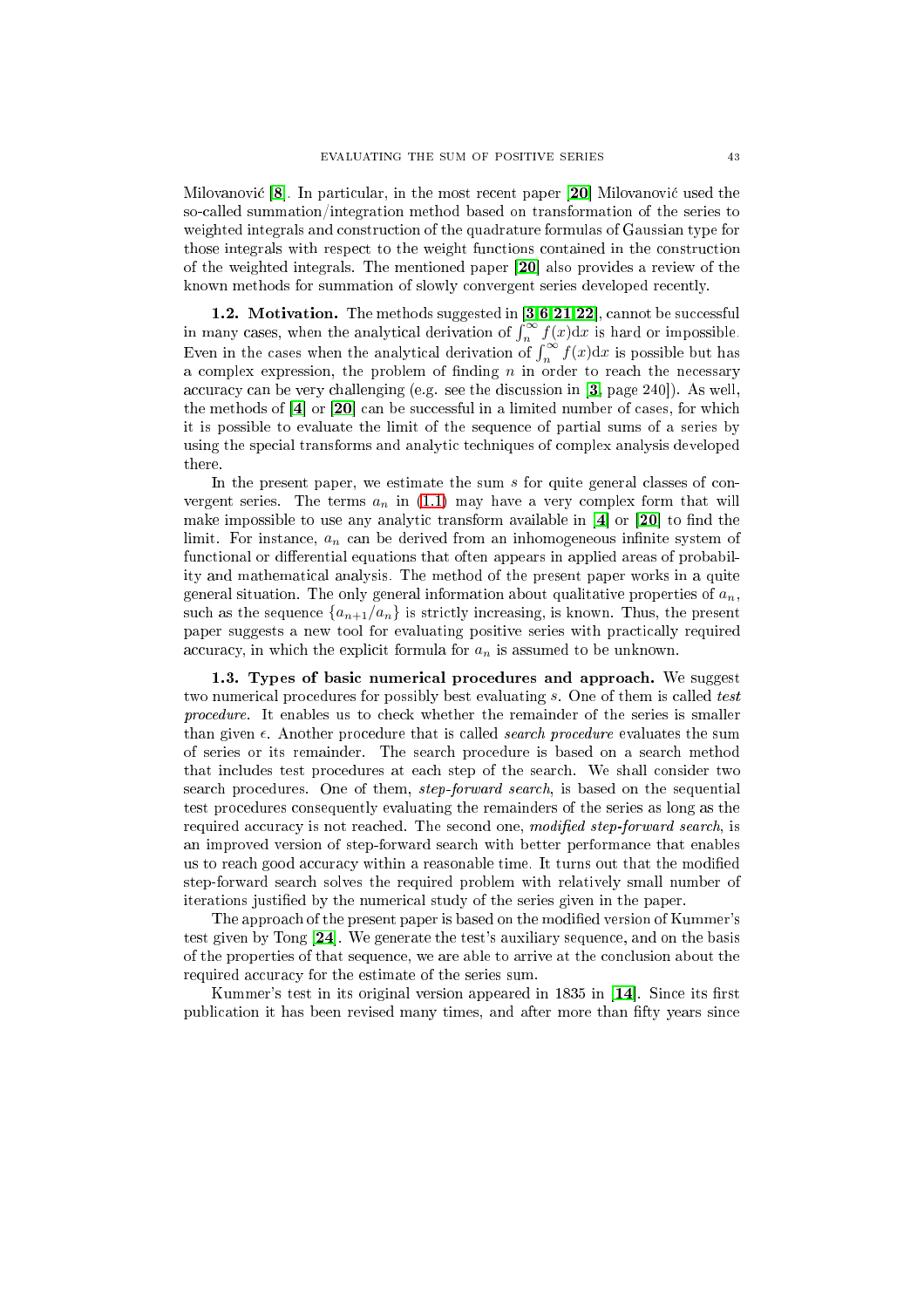then Stoltz provided the clearer formulation and proof that has been well-accepted and appeared in the textbooks (see e.g.,  $[13, \text{ page } 311]$  $[13, \text{ page } 311]$ ) and well-known in our days. About 30 years ago, Tong  $[24]$  proved a new version of the test that chara
terizes onvergen
e or divergen
e of any positive series in the forms of ne
essary and sufficient conditions.

Although Kummer's test is a more general test than many existing particular tests su
h as d'Alembert test, Raabe's test, Bertrand's test and Gauss's test, it is seldom applied in practical and theoretical problems, since it required an elegant onstru
tion of an auxiliary sequen
e. The known appli
ations were given for new particular tests (e.g.,  $[1]$ ) and in the theory of difference equations (e.g.  $[9]$ ). Connection of Kummer's test with regular variation is given in [23]. The applications of Tong's theorem  $[24]$  hitherto are unknown, and this paper presents the first one.

1.4. Comments on the numerical study. The numerical examples of this paper are relatively simple and have only an illustrative nature. They do not pretend to be hallenging problems that annot be solved by other known methods, but enable a reader to understand the pro
edures easily and reprodu
e the omputations using MATLAB or another tool. Relatively simple series for illustration purposes are often used. For instance, the slowly convergent series  $\sum_{n=2}^{\infty} n^{-1} (\log n)^{-2}$ , the sum of which is known (e.g., [3]) is used in a number of papers (e.g.,  $[6, 7]$  $[6, 7]$ ) for illustration of the methods suggested there.

 $\sum$ We shall study numerically the following two series. The first series,  $I_1 = \infty \atop n=1} n^{-3/2} \log(n+1)$ , is a series with relatively slow convergence, and the second one,  $I_2 = \sum_{n=1}^{\infty} n^{-7/4} \log(n+1)$ , is a more regularly convergent one. Both these series and by the known methods proposed in fact,  $\mathbf{r} = \mathbf{r} \cdot \mathbf{r}$ or  $[20]$ . For instance, with the aid of the method of  $[4,$  Section 3, it is possible to find the limit of the partial sums of  $I_1$  and obtain  $I_1 = 4.917157736018209$ (with the accuracy of fifteen digits). By the method presented in  $[20,$  Theorem 3.2 with  $m = 10$  and  $n = 80$  (the notation is taken from [20];  $n = 80$ denotes the number of nodes in the quadrature formula) we have approximately  $I_1 = 4.91715773601820873704547032417452640168842246152187424222353.$ 

The method of [6] also enables us to find the required bounds for  $I_1$  and  $I_2$  in order to judge about the possible number of terms for the required accuracy.

With the algorithms of the present paper,  $I_1$  is calculated with the accuracy of two digits, and  $I_2$  with the accuracy of four digits.

1.5. Outline of the paper. The rest of the paper is organized as follows. In Section [2,](#page-4-0) we recall the formulation of Tong's theorem  $[24]$  in the form adapted to the required numerical procedures and provide its new short proof containing the important expression that is then used in the paper. The proof is based on appli
ation of the Abelian and Tauberian theorems. In Se
tion [3,](#page-5-0) we explain the test procedure and justify its effectiveness on examples. In Section [4,](#page-7-0) we explain the search procedures on two numerical examples. In Section [5,](#page-9-0) we conclude the paper.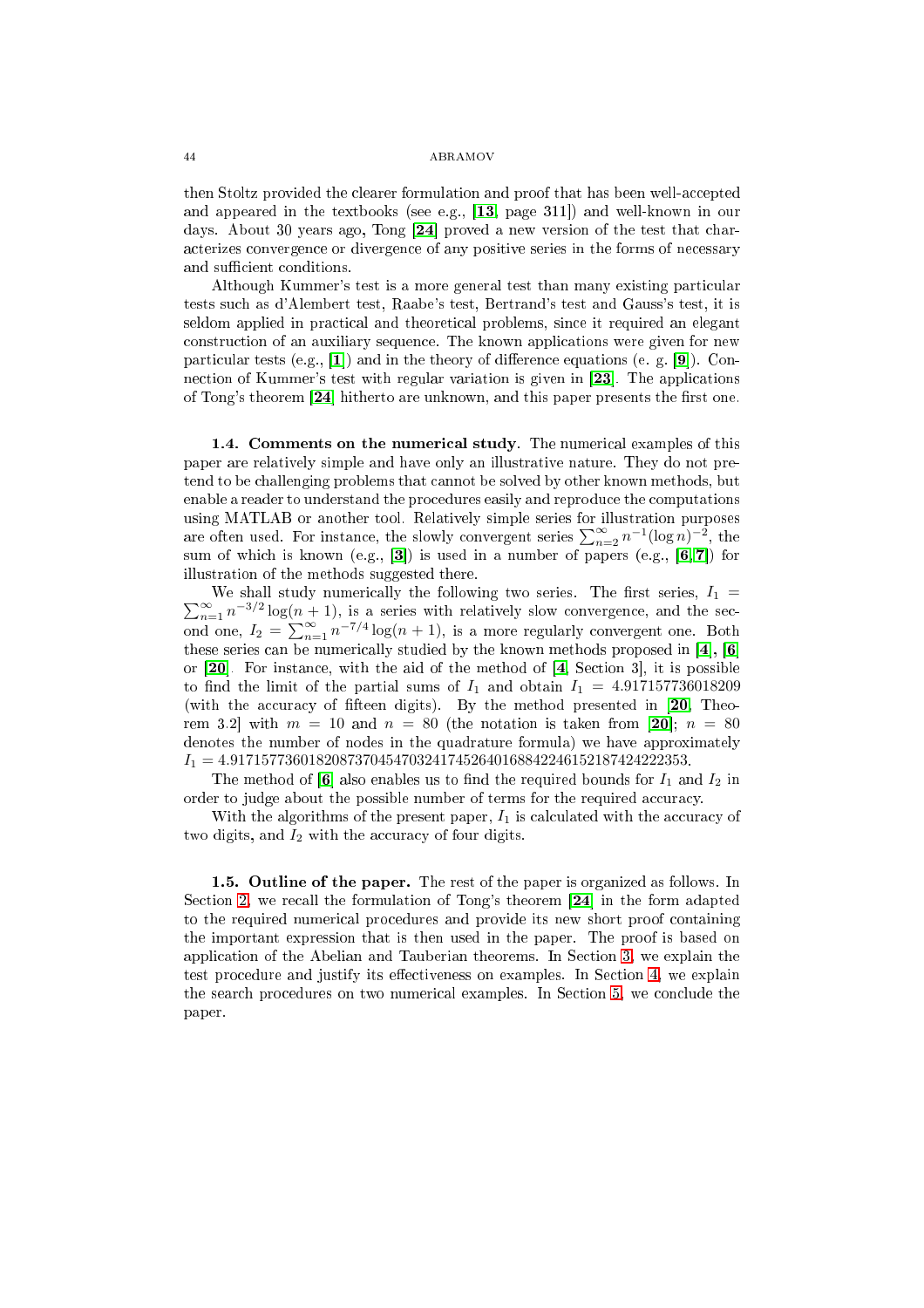### 2. Tong's theorem

<span id="page-4-0"></span>In this section, we formulate and prove the only first claim of Tong's theorem related to the convergence of the series. The second claim related to divergence is not required for our further onstru
tion. For onvenien
e, in the formulation and proof of the theorem, the value  $n_0$  in [\(1.1\)](#page-0-0) is set to 0.

<span id="page-4-1"></span>THEOREM 2.1. Series  $\sum_{n=0}^{\infty} a_n$  converges if and only if there exists a positive sequence  $\zeta_n$ ,  $n = 0, 1, \ldots$ , such that  $\zeta_n a_n/a_{n+1} - \zeta_{n+1} = 1$ .

REMARK [2.1](#page-4-1). The formulation of Theorem 2.1 is simpler than that in  $[24]$ , where the sequence  $\zeta_n$  was assumed to satisfy  $\zeta_n a_n/a_{n+1} - \zeta_{n+1} \geqslant c > 0$ .

PROOF. The elementary proof given here involves the well-known Abel theorem, its inversion for positive series as well as a Hardy-Littlewood Tauberian theorem  $[10, 11]$  $[10, 11]$ . Below we recall the formulation of that Tauberian theorem.

<span id="page-4-3"></span>LEMMA 2.1. Let the series  $\sum_{j=0}^{\infty} a_j x^j$  converge for  $|x| < 1$ , and suppose that there exists  $\gamma \geqslant 0$  such that  $\lim_{x \uparrow 1} (1-x)^{\gamma} \sum_{n=0}^{\infty} a_j x^j = A$ . Suppose also that  $a_j \geqslant 0$ . Then, as  $N \to \infty$ , we have  $\sum_{j=0}^N a_j = (A/\Gamma(1+\gamma))N^{\gamma}(1+o(1)),$  where  $\Gamma(x)$  is Euler's Gamma-function.

For  $|x| < 1$  introduce generating functions. Denote  $A(x) = \sum_{n=1}^{\infty} a_n x^n$  and  $Z(x) = \sum_{n=0}^{\infty} a_n \zeta_n x^n$ . We have

<span id="page-4-2"></span>(2.1) 
$$
a_0 \zeta_0 - A(x) = (1 - x)Z(x).
$$

Now both necessary and sufficient conditions follow from [\(2.1\)](#page-4-2). If  $\sum_{n=0}^{\infty} a_n$  converges, then according to Abel's theorem  $\lim_{x \uparrow 1} A(x) = s - a_0$ , and  $\zeta_0$  can be chosen satisfying the condition  $\zeta_0 > (s - a_0)/a_0$ . According to Lemma [2.1,](#page-4-3) for large N, we have  $\sum_{n=0}^{N} a_n \zeta_n = ((s - a_0)/a_0)N(1 + o(1))$ , and hence the required positive sequence  $\zeta_n$  exists. On the other hand, the existence of a positive sequence  $z_n = a_n \zeta_n$  satisfying  $\lim_{x \uparrow 1} (1-x) \sum_{n=0}^{\infty} a_n \zeta_n x^n = c > 0$  implies that the left-hand side of [\(2.1\)](#page-4-2) is positive and  $a_0\zeta_0 - \lim_{x \uparrow 1} A(x) = c$ , which means that  $s = a_0 + a_0 \zeta_0 - c < \infty$ . Here we used the fact that if  $\lim_{x \uparrow 1} A(x)$  exists and  $a_n \geq 0$ , then  $\sum_{n=1}^{\infty} a_n = \lim_{x \uparrow 1} A(x)$ , that in particular follows from Lemma [2.1](#page-4-3) for  $\gamma = 0$ .

The above proof of Theorem [2.1](#page-4-1) enables us to establish the following important property.

PROPOSITION 2.1. Suppose that  $a_0\zeta_0$  >  $\sum_{n=1}^{\infty} a_n$ , and the sequence  $b_n$  =  $a_{n+1}/a_n$ ,  $n \geq 0$ , is strictly increasing. Then the sequence  $\zeta_n$ ,  $n \geq 0$ , strictly in
reases.

<span id="page-4-4"></span>PROOF. Write  $a_n \zeta_n - a_{n+1} \zeta_{n+1} = a_{n+1}$ . Then,

(2.2) 
$$
\sum_{k=1}^{n} a_k = a_0 \zeta_0 - a_n \zeta_n.
$$

If  $a_0 \zeta_0 > \sum_{k=1}^{\infty} a_k$ , then  $c = a_0 \zeta_0 - \sum_{k=1}^{\infty} a_k > 0$ . From [\(2.2\)](#page-4-4) we have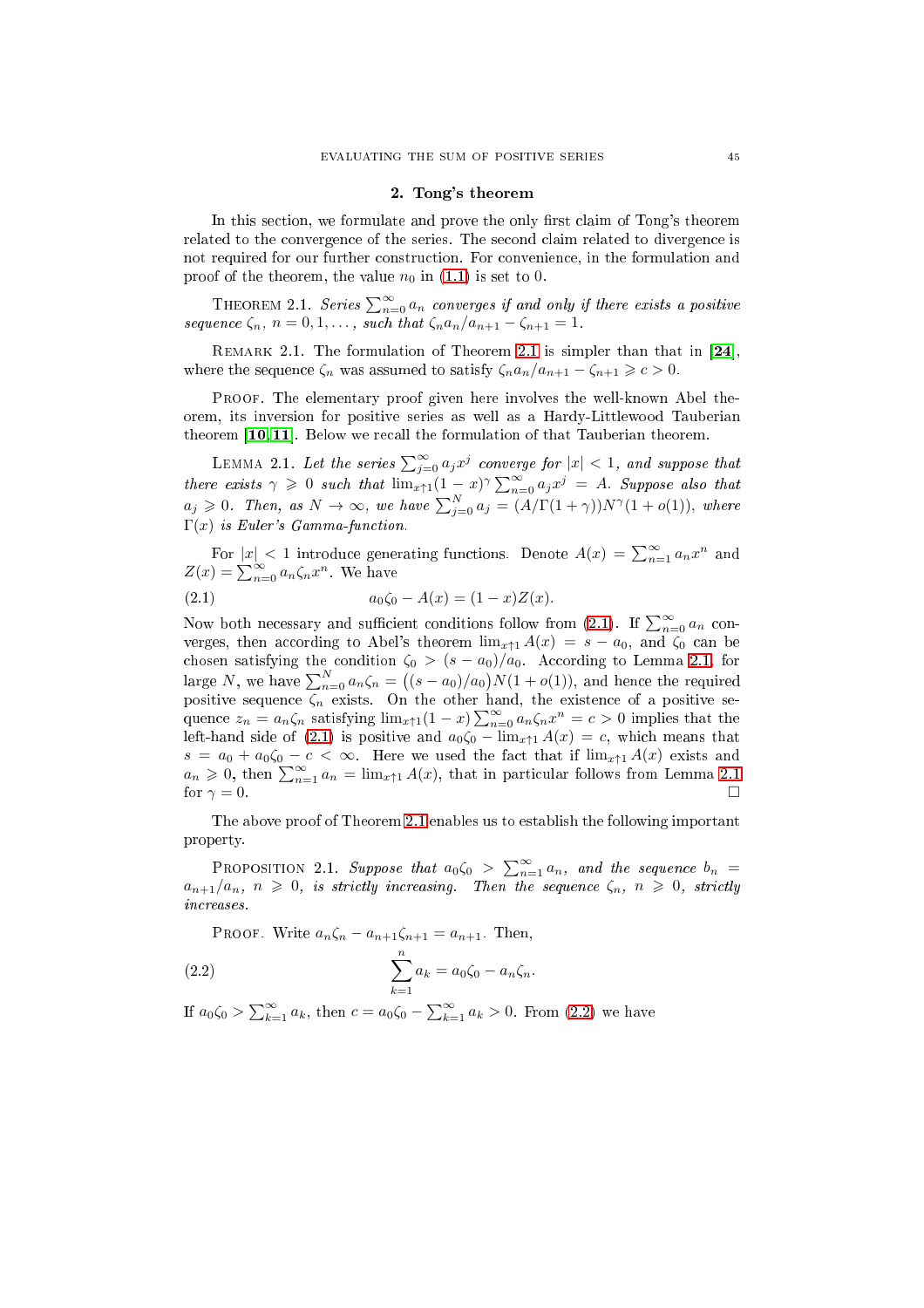TABLE 1. Some values of partial sums  $S_n$  for the series  $\sum_{n=1}^{\infty} n^{-3/2} \log(n+1)$ .

<span id="page-5-2"></span>

| 5,000                                                                                            | 10,000 | 20,000 | $1\,50,000$ | 100,000 |
|--------------------------------------------------------------------------------------------------|--------|--------|-------------|---------|
| $\mid S_n \mid \mid 4.6\overline{19697} \mid 4.692955 \mid 4.748819 \mid 4.802495 \mid 4.831695$ |        |        |             |         |

(2.3) 
$$
\zeta_n = \frac{1}{a_n} \left( c + \sum_{k=1}^{\infty} a_k - \sum_{k=1}^n a_k \right) = \frac{1}{a_n} \left( c + \sum_{k=n+1}^{\infty} a_k \right).
$$

It follows from [\(2.3\)](#page-5-1) that the sequence  $\zeta_n$  is increasing. Indeed, we have

<span id="page-5-1"></span>
$$
\zeta_{n+1} = \frac{1}{a_{n+1}} \left( c + \sum_{k=n+2}^{\infty} a_k \right) > \frac{1}{a_n} \left( c + \sum_{k=n+1}^{\infty} a_k \right) = \zeta_n.
$$

The last inequality is true, since the made assumption implies that  $a_{n+1} < a_n$  for all  $n \geq 0$  (if  $a_{n+1} \geq a_n$  for a certain  $n = n_0$ , then the inequality must satisfy for all  $n \geq n_0$ , and we arrive at a divergent series), and

$$
\frac{a_N}{a_n} = b_{N-1}b_{N-2}\cdot...\cdot b_n < b_N b_{N-1}\cdot...\cdot b_{n+1} = \frac{a_{N+1}}{a_{n+1}}
$$
  

$$
l > n.
$$

for any  $\Lambda$ 

If  $a_0 \zeta_0 < \sum_{k=1}^{\infty} a_k$ , and the sequence  $b_n$ ,  $n \geqslant 1$ , is increasing, then it follows from [\(2.1\)](#page-4-2) or [\(2.2\)](#page-4-4) that there is the index value  $n = n^*$  for which we have  $\zeta_{n^*} \geqslant$  $\zeta_{n^*-1}$ , but  $\zeta_{n^*+1} < \zeta_{n^*}$ .

So, the idea of the search procedure is to find the value  $\zeta_0$  such that  $a_0\zeta_0$  would be close enough to  $\sum_{k=1}^{\infty} a_k$ . The idea of the test procedure is to check whether the chosen value of  $\zeta_0$  is given such that the sum of the series (or more often the remainder of the series) is less than given  $\epsilon$ .

### 3. The test pro
edure

<span id="page-5-0"></span>Let  $(1.1)$  be a remainder of the series. The test procedure is aimed to answer the following question: whether  $s - a_{n_0} < \epsilon$ . So, setting  $\zeta_{n_0} a_{n_0} = \epsilon$ , we are to check whether the sequence  $\zeta_n$ ,  $n \geq n_0$ , is increasing.

For the numerical illustration we consider the series  $\sum_{n=1}^{\infty} n^{-3/2} \log(n+1)$ . Some partial sums of this series,  $S_n = \sum_{i=1}^n i^{-3/2} \log(i+1)$ , are given in Table [1.](#page-5-2)

Note that for the aforementioned series, the monotonicity condition  $b_n < b_{n+1}$ ,  $n = 1, 2, \ldots$ , is satisfied.

Using Theorem [2.1](#page-4-1) let us solve the following problem. Take  $n_0 = 10,001$  and  $\epsilon = 0.1$ . Check whether  $\sum_{n=10,001}^{\infty} n^{-3/2} \log(n+1) < 0.1$ .

To solve this problem, take  $\zeta_{10,000}a_{10,000} = 0.1$  and check whether the sequence  $\zeta_n$ ,  $n \geq 10,000$ , is increasing. In our analysis, we can check the values  $\zeta_n$  for a fixed number of iterations only, say for  $10,000 \le n \le 59,999$ . Note, that because of this restriction, our analysis can wrongly show that all the obtained values  $\zeta_n$  are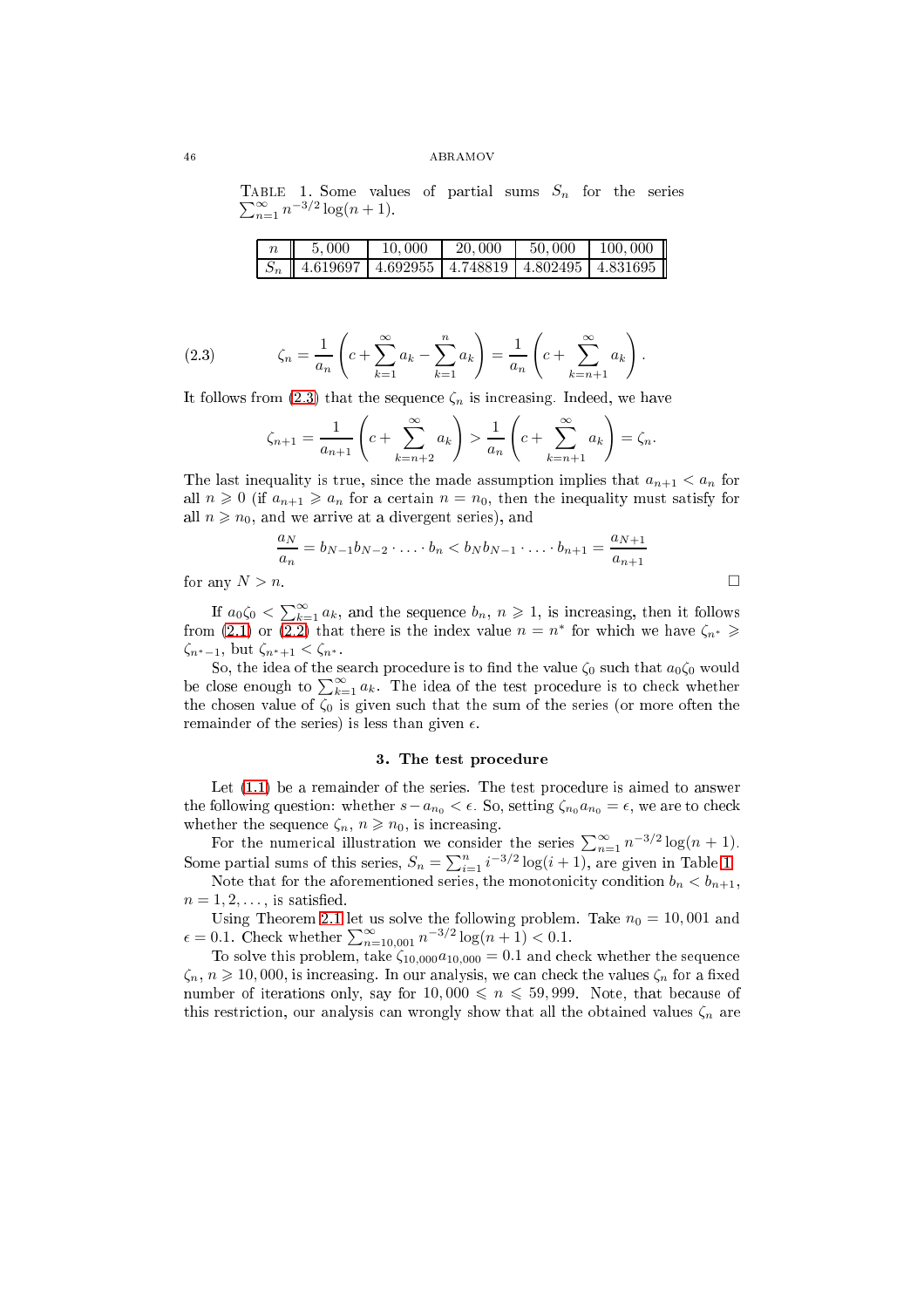TABLE 2. Some values of  $\zeta_n$  with the starting value  $\zeta_{10,000} = 10,857.244172$ .

<span id="page-6-0"></span>

| 17.802                                                                        | 17.803 | 17.804 | 17.805 |
|-------------------------------------------------------------------------------|--------|--------|--------|
| $\zeta_n$   12, 736.509420   12, 736.509515   12, 736.509554   12, 736.509537 |        |        |        |

TABLE 3. Some values of  $\zeta_n$  with the starting value  $\zeta_{10,000} = 16,285.866259$ .

<span id="page-6-1"></span>

| 59.996                                                                        | 59.997 | 59.998 | 59.999 |
|-------------------------------------------------------------------------------|--------|--------|--------|
| $\zeta_n$   42, 691.061392   42, 691.064068   42, 691.066728   42, 691.069372 |        |        |        |

indeed in the increasing order, while in fact the behaviour of  $\zeta_n$  can be changed out of the horizon of  $50,000$  iterations. In that case we may accept a wrong hypothesis and arrive at the mistaken result.

In our case the starting value is  $\zeta_{10,000} = 10,857.244172$ . Then using the recurrence relation  $\zeta_{n+1} = \zeta_n a_n/a_{n+1} - 1$ , we find that for  $n = 10,000,..., 17,804$  the sequence  $\zeta_n$  follows in an increasing order, and then after  $n = 17,804$  it decreases. In Table [2,](#page-6-0) we provide some relevant values of  $\zeta_n$  that indicate the behaviour of  $\zeta_n$  prior the indicated number *n*. Thus, the solution to this problem yields the negative answer after less than 8, 000 steps of the re
ursion, that is mu
h less than the maximum number of steps of the above onvention. Following Table [1,](#page-5-2)  $S_{10,000} = 4.692955$  and  $S_{10,000} + 0.1 = 4.792955$ . The last value is closer to  $S_{50,000}$ . More accurately,  $S_{41,363} = 4.792955$ .

Let us now consider the same example with  $\epsilon = 0.15$ . That is, we would like to check whether  $\sum_{n=10,001}^{\infty} n^{-3/2} \log(n+1) < 0.15$ . In this case,  $\zeta_{10,000} =$ 16, 285.866259, and from the aforementioned recurrence relation, we find that all the values  $\zeta_n$ , 10,000  $\leq n \leq 59,999$ , follow an increasing order. In Table [3,](#page-6-1) we provide the four last values of  $\zeta_n$ . According to the numerical results obtained, we arrive at the positive answer to our hypothesis. Is the made conclusion correct? The obtained value is greater than that indicated in Table [1](#page-5-2) for  $S_{100,000}$ . So, we indeed an believe that our solution is true.

Let us now re-check whether our conclusion is true. Take  $n = 100,000$ . Then from Table [1](#page-5-2) we have  $\epsilon = 4.842955 - 4.831695 = 0.011260$ . The associated value of  $\zeta_{100,000}$  is  $\zeta_{100,000} = 30,928.034437$ . Now a new recalculation shows that our previous conclusion was wrong. Starting with  $\zeta_{100,000} = 30,928.034437$  one can observe that the sequence  $\zeta_n$  is not increasing, just decreasing. Even the second value  $\zeta_{100,001} = 30,927.471495$  is less than the first (original) value  $\zeta_{100,000}$ . Summing up the series terms that are out of Table [1,](#page-5-2) we find  $S_{139,230} = 4.842955$ . These two test calculations show a massive difference between the first test given for  $n = 10,000$ and  $\epsilon = 0.15$  and the second one given for  $n = 100,000$  and  $\epsilon = 0.011260$ . In the first case  $50,000$  steps of iterations were insufficient to arrive at true conclusion, while in the second case an only single iteration provided a true conclusion. Indeed, in the second case the information on the partial sum  $S_{100,000}$  is more complete about the series, and the smaller value of  $\epsilon$  compared to its originally defined value enables us to provide a more exact verification of the test. The last conclusion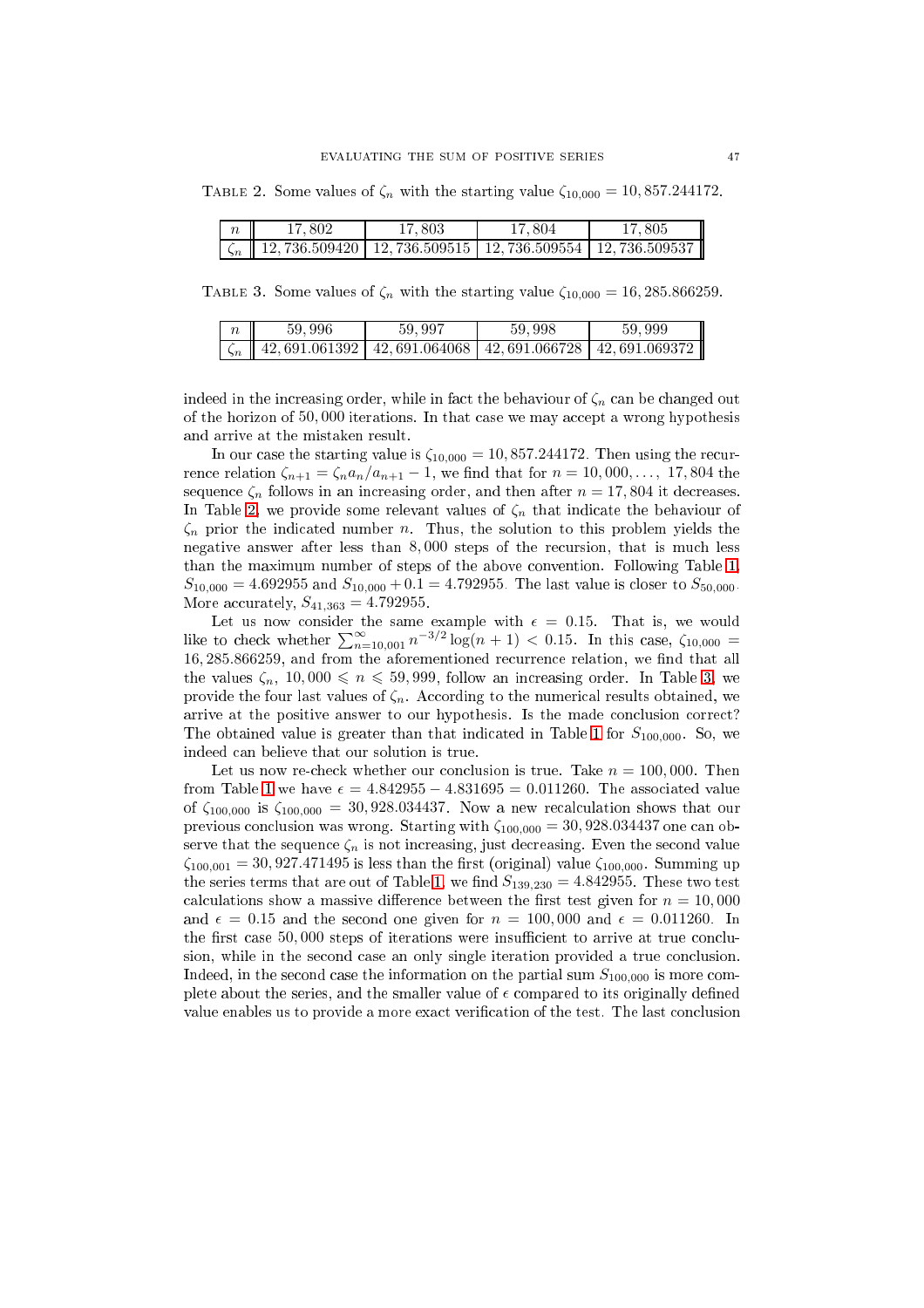follows directly from [\(2.2\)](#page-4-4). If  $a_0\zeta_0 < \sum_{n=1}^{\infty} a_n$ , then there exists  $n^*$  such that the partial sum  $S_{n^*} > a_0\zeta_0$  and  $\zeta_{n^*}$  must be negative. Prior becoming negative, the sequence  $\zeta_n$  that starts from the positive  $\zeta_0$  must decrease. So, if  $n < n^*$  is close to  $n^*$ , then for the remainder of the series the sequence  $\zeta_n$  will decrease, and this effect has just been obtained numerically.

# 4. The sear
h pro
edure

<span id="page-7-0"></span>The main idea of the sear
h method is a sequential evaluation of the sum of series or its remainder.

# 4.1. Sear
h algorithms. The algorithm of step-forward sear
h

- (i) Initial step. For some N find the partial sum of the series  $S_N = \sum_{n=n_0}^{N} a_n$ .
- (ii) Test search step. For a given  $\epsilon$  test whether the remainder of the series  $\sum_{n=N+1}^{\infty} a_n$  is less than  $\epsilon$ .
- (iii) If the answer in (ii) is negative, then find a new value of  $S_{N^*}$ , where

$$
N^* = \min\biggl\{m: \sum_{n=n_0}^m a_n \geqslant S_N + \epsilon\biggr\} = \min\{m: S_m \geqslant S_N + \epsilon\},\
$$

set  $S_N = S_{N^*}$  and repeat (i) and (ii).

(iv) If the answer in (ii) is positive, the pro
edure is terminated.

Using this method assumes that the possible number of iterations at a test search step can be large. Then a wrong decision at final step in the series of the test sear
h steps an be made with negligibly small likelihood. The maximum number of iterations in a step is set to  $10^9$ .

The algorithm of modified step-forward search

- (i) Initial step. For some N find the partial sum of the series  $S_N = \sum_{n=n_0}^{N} a_n$ .
- (ii) Test search step. For a given  $\epsilon$  test whether the remainder of the series  $\sum_{n=N+1}^{\infty} a_n$  is less than  $\epsilon$ .
- (iii) If the number of iterations is less than a specified value  $M$  before the negative answer is obtained, then we find a new value of  $S_{N^*}$ , where

$$
N^* = \min\left\{m : \sum_{n=n_0}^m a_n \geqslant S_N + \epsilon\right\} = \min\{m : S_m \geqslant S_N + \epsilon\},\
$$

and repeat (i) and (ii).

- (iv) If the number of iteration reaches  $M$ , then the procedure of test search is interrupted.
- (v) New test sear
h step. The test sear
h is resumed with the new parameter  $\epsilon^* = \epsilon/K$ .
- (vi) If the answer in (v) is negative, then find a new value of  $S_{N^*}$ , where

$$
N^* = \min\left\{m : \sum_{n=n_0}^m a_n \geqslant S_N + \epsilon^*\right\} = \min\{m : S_m \geqslant S_N + \epsilon^*\},\
$$

set  $S_N = S_{N^*}$  and repeat (v) and (vi).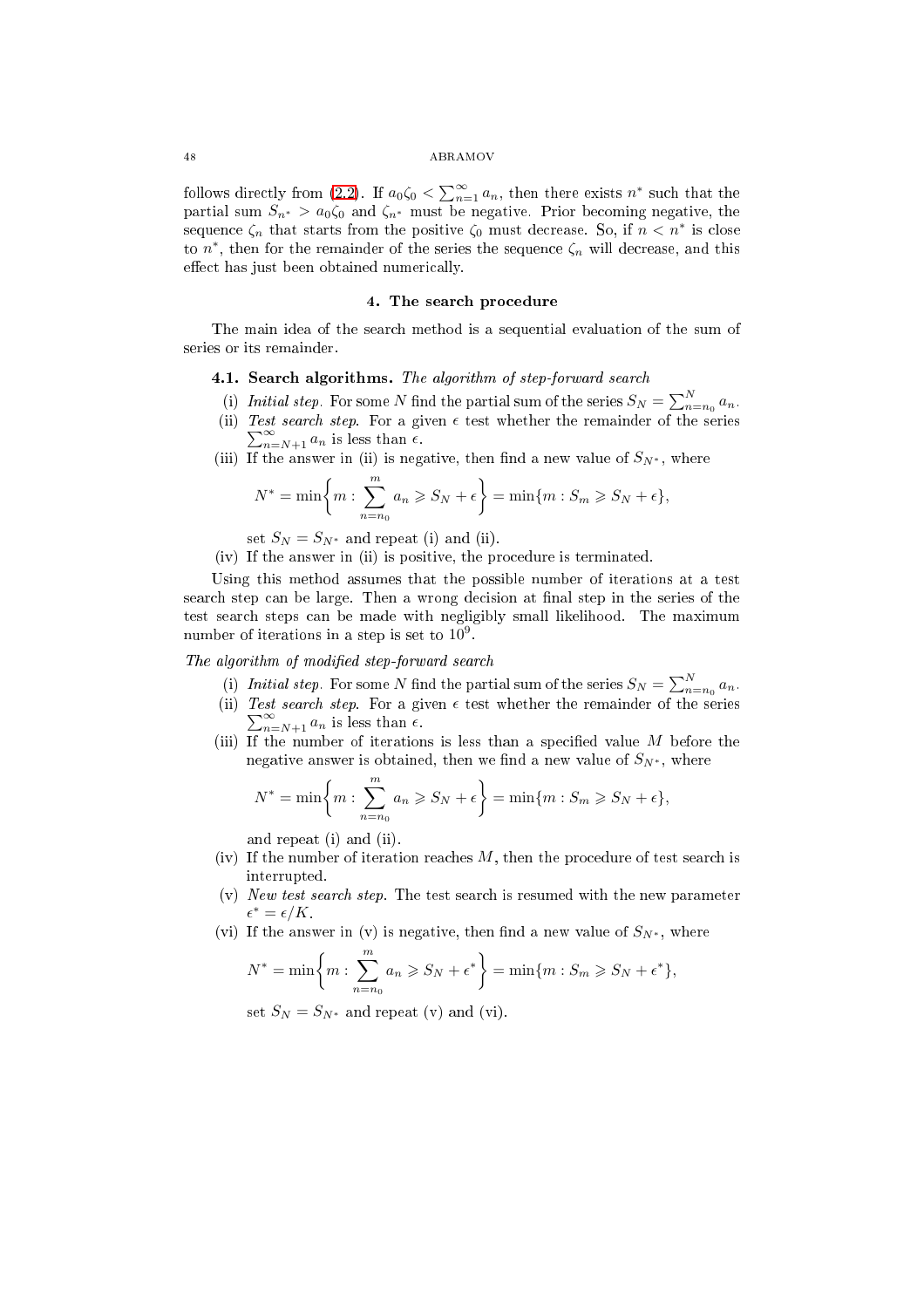| Step number | Number of iterations | $n_{\rm c}$     | $S_n$    |
|-------------|----------------------|-----------------|----------|
|             | in the step          |                 |          |
|             | A                    | 100,000         | 4.831695 |
|             |                      | 133,854         | 4.841695 |
| 2           |                      | 186,526         | 4.851695 |
| 3           |                      | 274, 211        | 4.861695 |
| 4           |                      | 434, 474        | 4.871695 |
| 5           |                      | 789,816         | 4.881695 |
| 6           | 413, 543             | 1,702,013       | 4.891695 |
|             | 6, 248, 811          | 5, 401, 971     | 4.901695 |
| 8           | 333, 412, 235        | 62, 126, 060    | 4.911695 |
| 9           | $10^{9}$             | 10 <sup>9</sup> | 4.915721 |

<span id="page-8-3"></span>TABLE 4. Numerical study of the series  $\sum_{n=1}^{\infty} \log(n+1) n^{-3/2}$  by step-forward search with  $\epsilon = 0.01$ 

(vii) If the answer in (v) is positive, the pro
edure is terminated.

REMARKS 4.1. 1. In general,  $M \ge 2$ . In the numerical study in Section [4.2,](#page-8-0) we set  $M = 2$  that seems to be the best setting in the general situation.

- 2. The most convenient setting for K is  $K = 10$ .
- 3. The presented algorithm can be further modified. For instance, after step (v) we an he
k the number of iterations again similarly to that it is given in step (iii). If it is less than M, then we find  $S_N$  as indicated in (vi). Otherwise the pro
edure is interrupted and then resumed with the new parameter  $\epsilon^{**} = \epsilon^* / K$  and so on.
- 4. Following the above three remarks, the total number of iterations in order to reach the required accuracy of the series can be made relatively small.

<span id="page-8-1"></span><span id="page-8-0"></span>4.2. Numerical study. For the numerical study we consider the same series

$$
\sum_{n=1}^{\infty} \frac{\log(n+1)}{n\sqrt{n}}
$$

that was onsidered in Se
tion [3](#page-5-0) as well as the series

<span id="page-8-2"></span>(4.2) 
$$
\sum_{n=1}^{\infty} \frac{\log(n+1)}{n\sqrt{n}\sqrt[4]{n}}
$$

that onverges with a higher rate ompared to the series given by [\(4.1\)](#page-8-1) and hen
e can be provided with higher accuracy. For series  $(4.1)$  we provide our experiments with  $\epsilon = 0.01$  taking the initial partial sum  $S_{100,000} = 4.831695$  (see Table [1\)](#page-5-2). For series [\(4.2\)](#page-8-2) we use  $\epsilon = 0.0001$  starting with the initial partial sum  $S_{1,000,000}$  = 2.625626.

4.2.1. Step-forward search. With  $\epsilon = 0.01$  the step-by-step results for series [\(4.1\)](#page-8-1) are given in Table [4](#page-8-3) and for series [\(4.2\)](#page-8-2) in Table [5.](#page-9-1)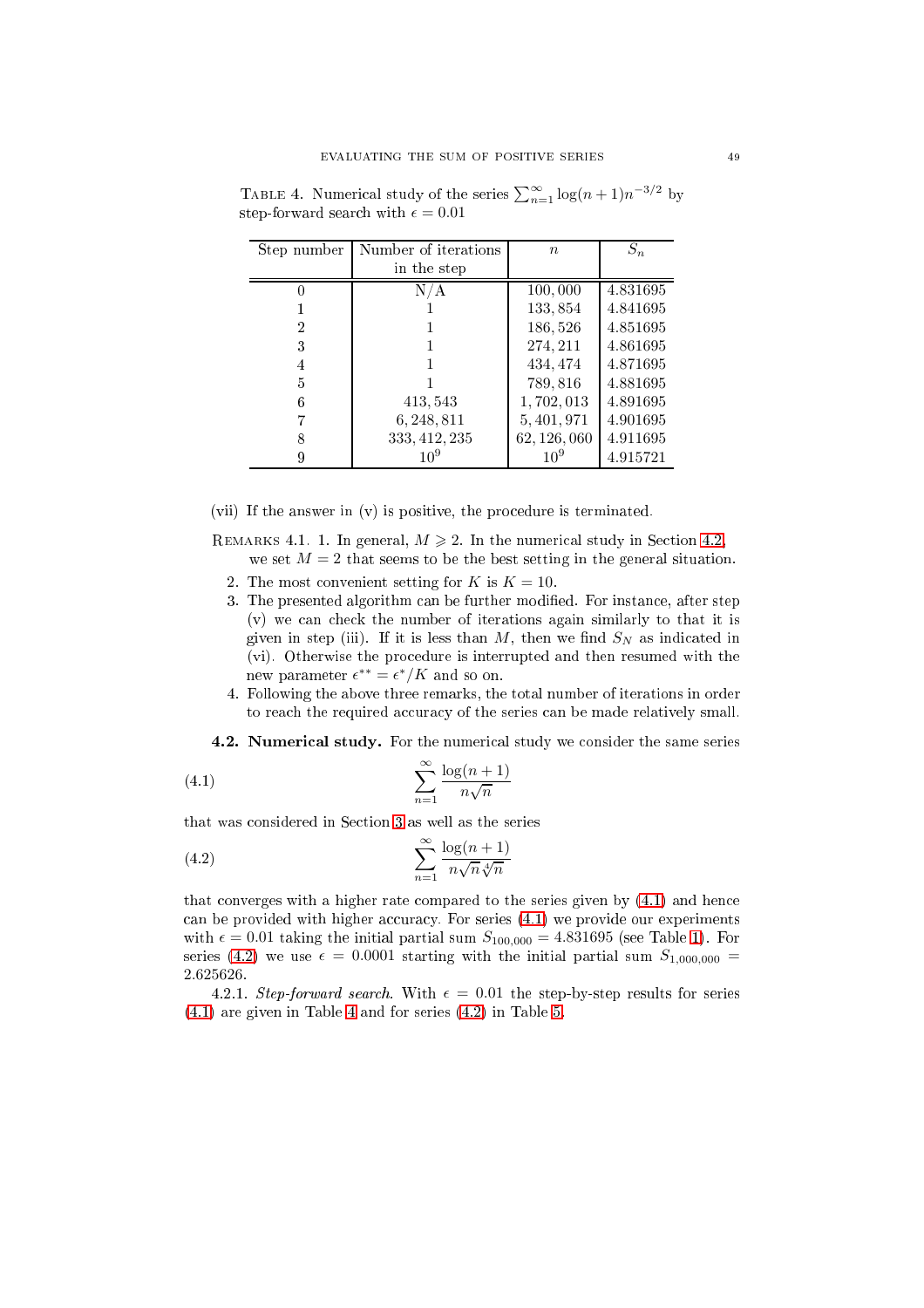| Step number | Number of iterations | $\boldsymbol{n}$ | $S_n$    |
|-------------|----------------------|------------------|----------|
|             | in the step          |                  |          |
|             | N/                   | 1,000,000        | 2.625626 |
|             |                      | 1, 282, 406      | 2.625726 |
| 2           |                      | 1,730,125        | 2.625826 |
| 3           |                      | 2, 251, 124      | 2.625926 |
| 4           |                      | 4, 189, 924      | 2.626026 |
| 5           | 96,723               | 9,190,084        | 2.626126 |
|             | 6, 975, 835          | 57, 584, 662     | 2.626226 |
|             | 109                  | $10^{10}$        | 2.626263 |

<span id="page-9-1"></span>TABLE 5. Numerical study of the series  $\sum_{n=1}^{\infty} \log(n+1) n^{-7/4}$  by step-forward search with  $\epsilon = 0.0001$ 

It is seen from Table [4](#page-8-3) that by the only 9 steps, we arrive at the result giving us the approximate value of the series 4.915318. The result with two decimal places for the sum of series is 4.92 that achieved with approximately  $10^9$  terms. Note also that in the first 5 steps, there is only a single iteration, while when we arrive closer to the end, the number of iterations within the step essentially increases. The essential grows of the number of iterations is seen in steps 6, 7 and 8, while in step 9 the number of iterations reaches the established limit of  $10^9$ .

For the series given by [\(4.2\)](#page-8-2), the required result is a
hieved by 7 steps. From Table [5](#page-9-1) we see that the number iterations at step 5 is 96, 723 and the number of iterations in step 6 is  $57,584,662$ . The 7th step is final, and the resulting sum of the series is approximately 2.626263. The result with four decimal places for this series is 2.6263. It is achieved after summing up approximately  $10^9$  terms.

4.2.2. Modified step-forward search. Numerical study with modified step-forward search is provided with same  $\epsilon$  and  $M = 2$ . This means that for series [\(4.1\)](#page-8-1) all calculation starting from step 6 are to be provided with parameter  $\epsilon^* = 0.001$ . Step-by-step results that orrespond to steps 8 and 9 in step-forward method of Table [4](#page-8-3) are now shown in Table [6.](#page-10-0) For series  $(4.2)$ , all calculation starting from step 5 are to be provided with parameter  $\epsilon^* = 0.00001$ . Step-by-step results that orrespond to steps 6 and 7 in step-forward method of Table [5](#page-9-1) are now shown in

### 5. Con
luding remark

<span id="page-9-0"></span>In the present paper we suggested a new method of estimating the sum of positive onvergent series. The numeri
al pro
edures based on this method show their effectiveness for a wide class of series. The assumption that the sequence  $b_n = a_{n+1}/a_n$  is strictly increasing is quite natural. The reasonable questions are how important this assumption is, what if it is not satisfied.

Under the made assumption, the test procedure reduces to find the first value  $\zeta_n$  in the sequence that is less then the previous one. If such value is found, then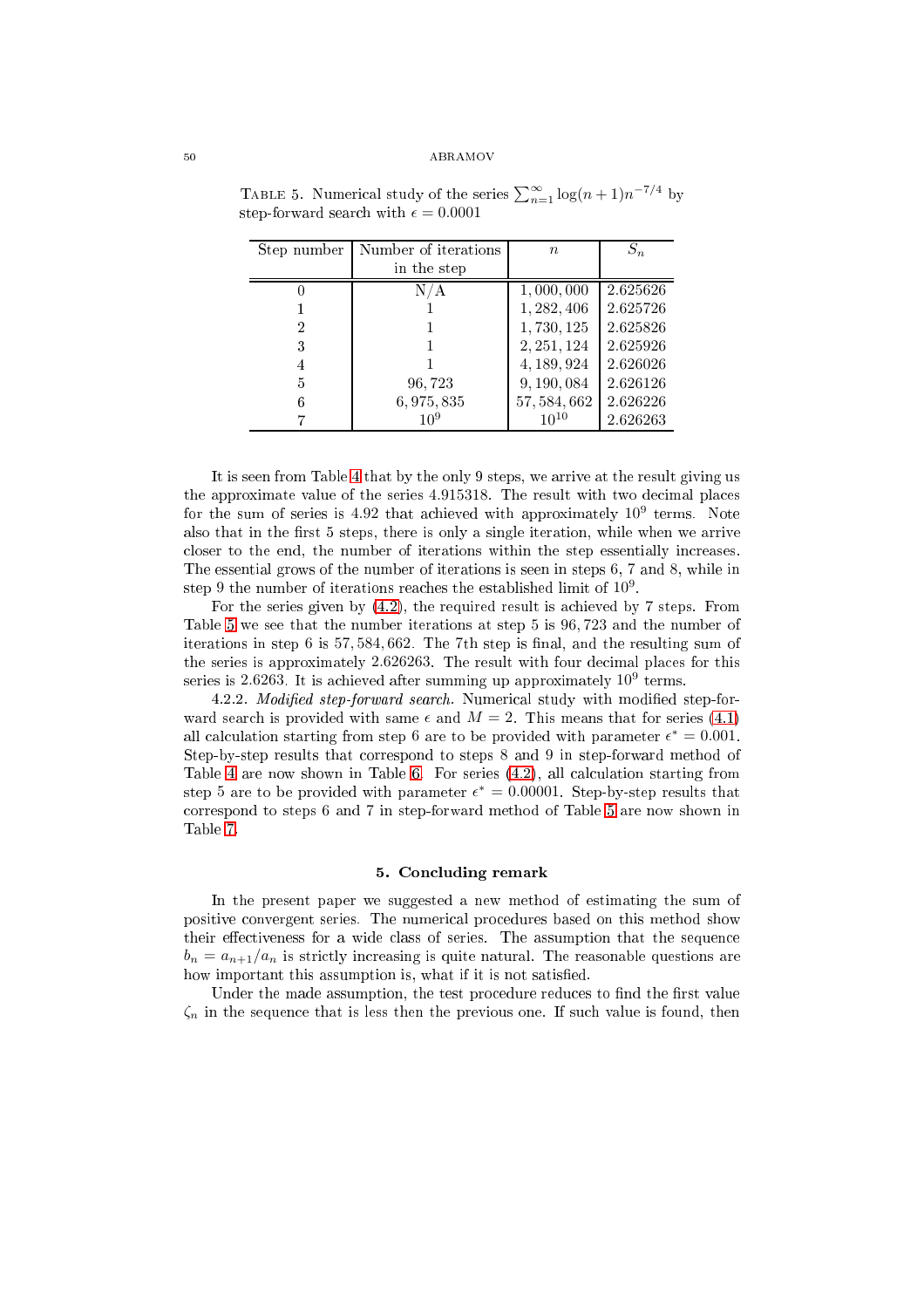<span id="page-10-0"></span>

| Step number | Number of iterations | $\boldsymbol{n}$ | $S_n$    |
|-------------|----------------------|------------------|----------|
|             | in the step          |                  |          |
| 25          |                      | 5, 401, 971      | 4.901695 |
| 26          |                      | 6, 307, 961      | 4.902695 |
| 27          |                      | 7, 449, 235      | 4.903695 |
| 28          |                      | 8, 912, 398      | 4.904695 |
| 29          |                      | 10, 827, 113     | 4.905695 |
| 30          |                      | 13, 394, 222     | 4.906695 |
| 31          | 1                    | 16, 937, 648     | 4.907695 |
| 32          | 1                    | 22, 005, 935     | 4.908695 |
| 33          |                      | 29, 585, 579     | 4.909695 |
| 34          |                      | 41, 590, 939     | 4.910695 |
| 35          |                      | 62, 126, 060     | 4.911695 |
| 36          |                      | 101, 277, 959    | 4.912695 |
| 37          |                      | 189, 350, 834    | 4.913695 |
| 38          | 8, 546, 857          | 453, 021, 228    | 4.914695 |
| 39          | $10^{9}$             | $10^{9}$         | 4.915721 |

TABLE 6. Numerical study of the series  $\sum_{n=1}^{\infty} \log(n+1) n^{-3/2}$  by modified step-forward search with  $\epsilon = 0.01$  and  $\epsilon^* = 0.001$ 

TABLE 7. Numerical study of the series  $\sum_{n=1}^{\infty} \log(n+1) n^{-7/4}$  by modified step-forward search with  $\epsilon = 0.0001$  and  $\epsilon^* = 0.00001$ 

<span id="page-10-1"></span>

| Step number | Number of iterations | $\boldsymbol{n}$  | $S_n$    |
|-------------|----------------------|-------------------|----------|
|             | in the step          |                   |          |
| 14          | 1                    | 9, 190, 084       | 2.626126 |
| 15          | 1                    | 10, 238, 361      | 2.626136 |
| 16          |                      | 11, 505, 615      | 2.626146 |
| 17          | 1                    | 13,062,296        | 2.626156 |
| 18          | 1                    | 15, 011, 116      | 2.626166 |
| 19          | 1                    | 17, 507, 220      | 2.626176 |
| 20          | 1                    | 20, 795, 233      | 2.626186 |
| 21          |                      | 25, 281, 898      | 2.626196 |
| 22          |                      | 31, 690, 710      | 2.626206 |
| 23          | 1                    | 41, 428, 077      | 2.626216 |
| 24          | 1                    | 57, 584, 662      | 2.626226 |
| 25          | 1                    | 88, 308, 941      | 2.626236 |
| 26          |                      | 162, 735, 728     | 2.626246 |
| 27          | 47, 811, 731         | 482, 815, 421     | 2.626256 |
| 28          | 856, 114, 482        | $10^{10}$<br>over | 2.626266 |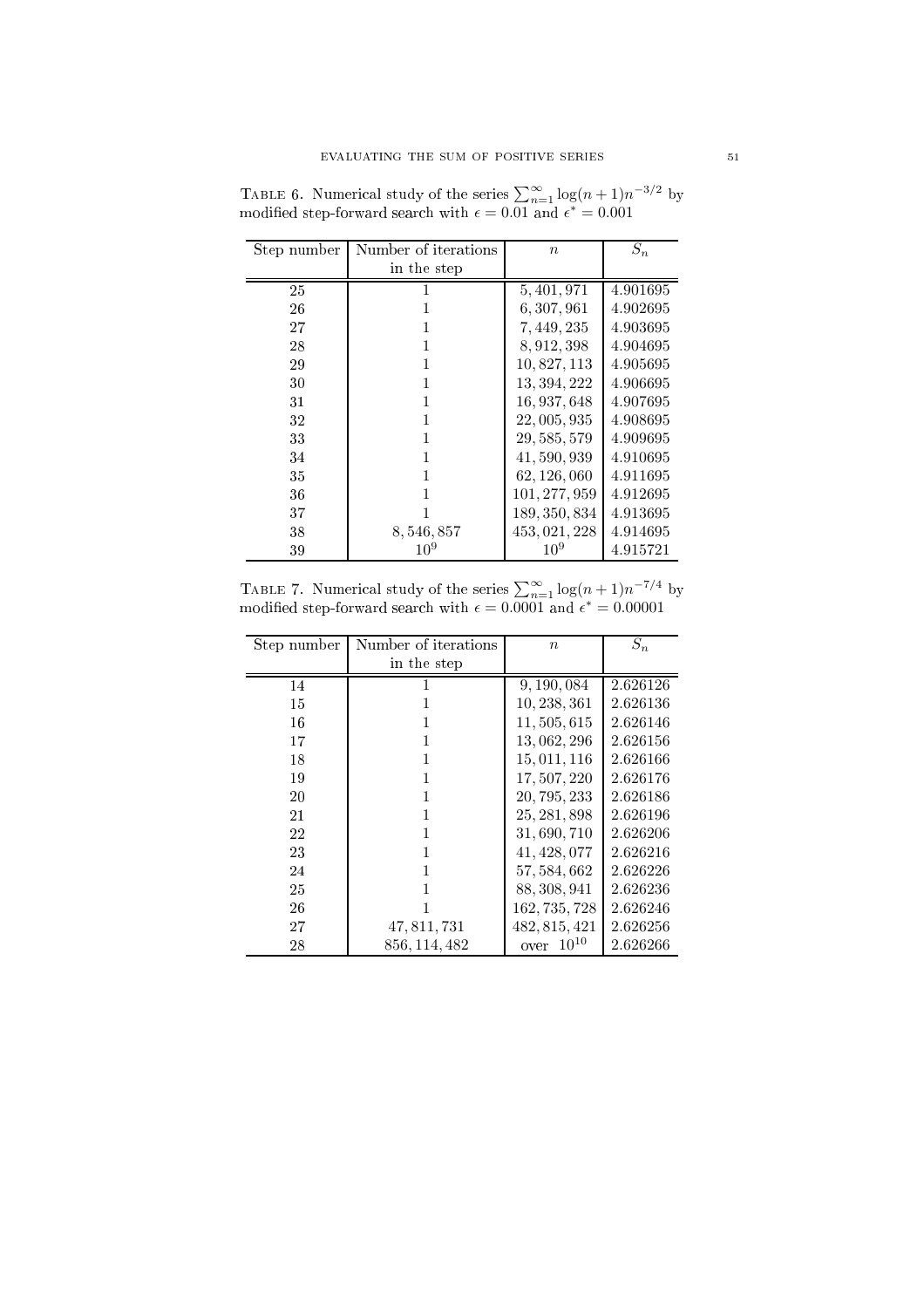the hypothesis is rejected. Modified step-forward search improves the construction and made the sear
h pro
edure qui
ker.

If this assumption about the sequence  $b_n$  is not satisfied, then the test procedure be
omes mu
h longer, sin
e in that ase we are required a mu
h larger number of iterations to find the first negative value of  $\zeta_n$  in the sequence, and only then we reject the proposed hypothesis. A larger number of operations affects negatively the performan
e and makes impossible it to use the modi
ation of the sear
h method that is used in the case when the aforementioned assumption on the sequence  $b_n$  is satisfied.

Acknowledgement. The author thanks Prof. G. Milovanović and J. Waldvogel for providing him with important information.

#### Referen
es

- <span id="page-11-10"></span>1. V.M. Abramov, Extension of the Bertrand–De Morgan test and its application. Amer. Math. Monthly,  $127$  (2020),  $444-448$ .
- <span id="page-11-3"></span>2. D. H. Bailey, The SIAM 100-Digit Challenge: A study in high-accuracy numerical computing, by Folkmar Bornemann, Dirk Laurie, Stan Wagon, and Jörg Waldvogel, SIAM, Philadelphia, PA, 2004. (Book review.) Bull. Amer. Math. Soc., n.s., 42 (2005), 545-548.
- <span id="page-11-0"></span>3. R. P. Boas, Jr., Partial sums of infinite series, and how they grow. Amer. Math. Monthly, 84  $(1977), 237-258.$
- <span id="page-11-2"></span>4. F. Bornemann, D. Laurie, S. Wagon, J. Waldvogel. The SIAM 100-Digit Challenge: A Study in High-Accuracy Numerical Computing, SIAM, Philadelphia, 2004.
- <span id="page-11-4"></span>5. J. M. Borwein, The SIAM 100-Digit challenge: a study in high-accuracy numerical computing, Math. Intelligen.,  $27$  (2005), 40-48.
- <span id="page-11-12"></span><span id="page-11-1"></span>6. B. Braden, Calculating sums of infinite series, Amer. Math. Monthly, 99 (1992): 649-655.
- <span id="page-11-7"></span>7. R. J. Collings, Approximating series, College Math. J., 23 (1992), 153-157.
- 8. W. Gautschi, G. V. Milovanović, Gaussian quadrature involving Einstein and Fermi functions with an application to summation of series, Math. Comp.  $44$  (1985), 177-190; Supplement to Gaussian quadrature involving Einstein and Fermi functions with an application to summa*tion of series*, Math. Comp. 44 (1985), S1-S11. tion of series, Math. Comp. <sup>44</sup> (1985), S1S11.
- <span id="page-11-11"></span>9. I. Győri, L. Horváth,  $l^p$ -solutions and stability analysis of difference equations using the Kummer's test, Appl. Math. Comput.,  $217$  (24) (2011), 10129-10145.
- <span id="page-11-14"></span><span id="page-11-13"></span>10. G. H. Hardy, Divergent Series, 2nd ed. Providen
e: AMS Chelsea Publishing, 2000.
- 11. G.H. Hardy, J.E. Littlewood, Tauberian theorems concerning power series and Direchlet's series whose coefficients are positive, Proc. London Math. Soc. 13 (1914) 174-191.
- <span id="page-11-5"></span>12. N.J. Higham, The SIAM 100-Digit Challenge: A study in high-accuracy numerical computing, by Folkmar Bornemann, Dirk Laurie, Stan Wagon, and Jörg Waldvogel, SIAM, Philadelphia, PA,  $2004$ . (Book review.) SIAM Rev., 47 (2005), 382-383.
- <span id="page-11-9"></span><span id="page-11-8"></span>13. K. Knopp, Theory and Application of Infinite Series, New York: Dover Publ. Inc., 1990.
- 14. E. Kummer, Über die Convergenz und Divergenz der unendlichen Reihen, J. für die Reine und Angew. Math. 13 (1835), 171-184.
- <span id="page-11-6"></span>15. G. V. Milovanovi¢, Summation of series and Gaussian quadratures, In: Approximation and Computation (R.V.M. Zahar, ed.), pp. 459-475, ISNM Vol. 119, Birkhäuser, Basel-Boston-Berlin, 1994.
- ., Methods for computation of slowly convergent series and finite sums based on Gauss-16 Christoffel quadratures, Jaen. J. Approx.  $6$  (2014), 37-68.
- 17.  $\_\_\_\_\$ , On summation/integration methods for slowly convergent series, Stud. Univ. Babes-Bolyai Math.  $61$  (2016), 359-375.
- 18. Summation formulas of Euler-Maclaurin and Abel-Plana: old and new results and applications, In: Progress in Approximation Theory and Applicable Complex Analysis - In